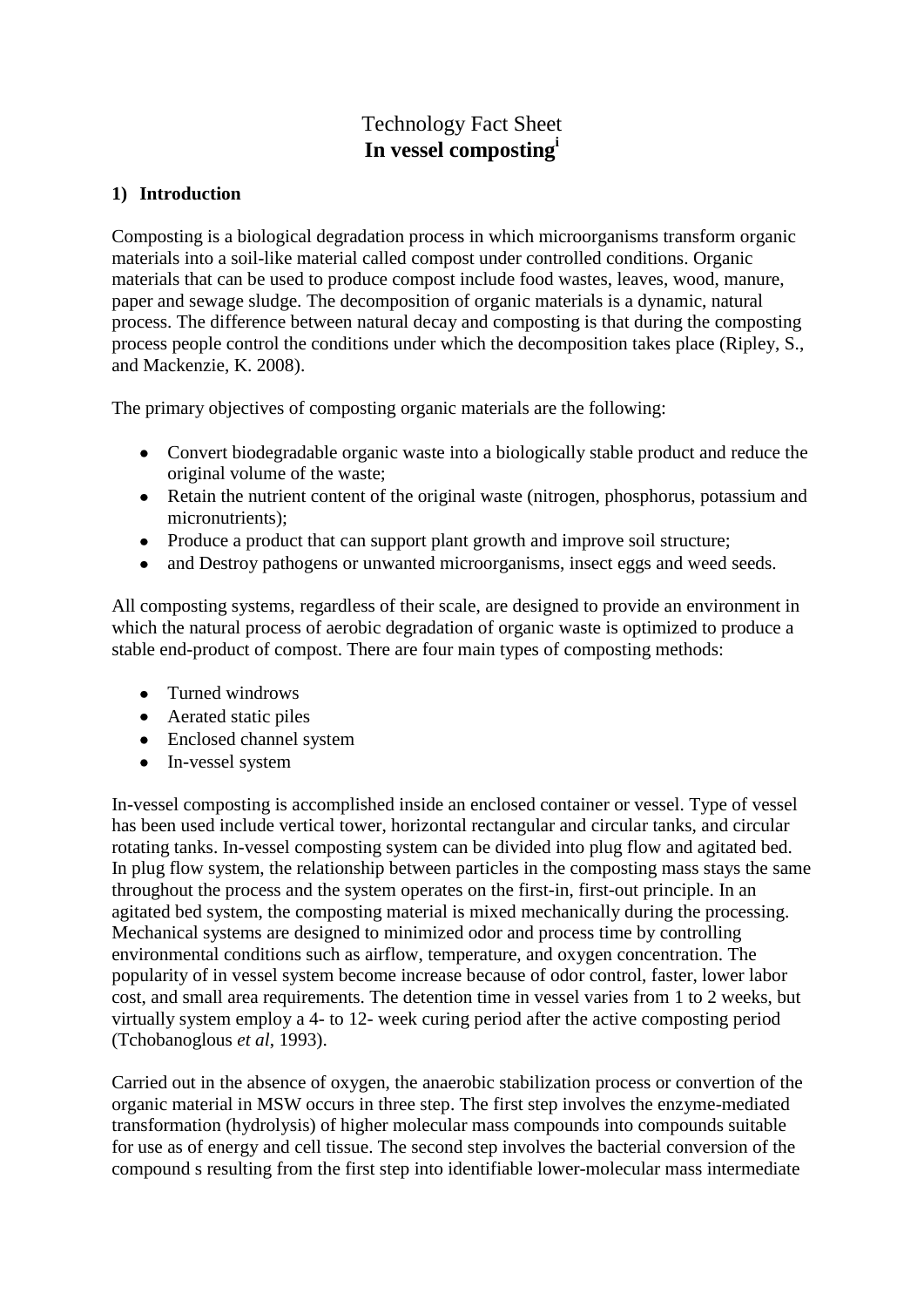compounds. The third step involves the bacterial convertion of the intermediate compounds into simpler end products, principally methane and carbondioxide (Tchobanoglous *et al*, 1993).

# **2) Technical requirements**

With in-vessel systems, the composting process takes place in a confined space, which is usually a highly controlled, sealed chamber. Access is normally restricted; even facility personnel usually do not enter. Composting is an intensive aerobic conversion process in a tunnel with forced air. Organic materials can be processed as a batch, or can be moved progressively through a structure by the pressure of incoming new material. There are many different types of in-vessel systems, including fixed, portable and non-rigid vessels. In-vessel systems can involve channels, tunnels or other types of containers. All invessel systems involve proprietary knowledge or technology and are thus relatively expensive compared with other composting systems. Windrows are needed to cure the compost once it has been processed within the composting vessel.

In-vessel systems require the least amount of space of all composting systems, and most are installed inside a building. However, almost all in-vessel systems require windrows or aerated static piles to finish the composting process after the material has moved through the vessel. In-vessel systems are usually used in locations with relatively high volumes of organic waste generation, and space and/or odour concerns, such as in larger communities. Although invessel systems can be designed to process quantities of organic waste as low as 365 tonnes per year, invessel systems are often not economically feasible at such low processing rates. In-vessel composting facilities in Germany and the Netherlands have demonstrated that container in-vessel systems can treat from 3,000 to 20,000 tonnes of vegetable, fruit, and garden waste per year (Ripley, S., and Mackenzie, K. 2008).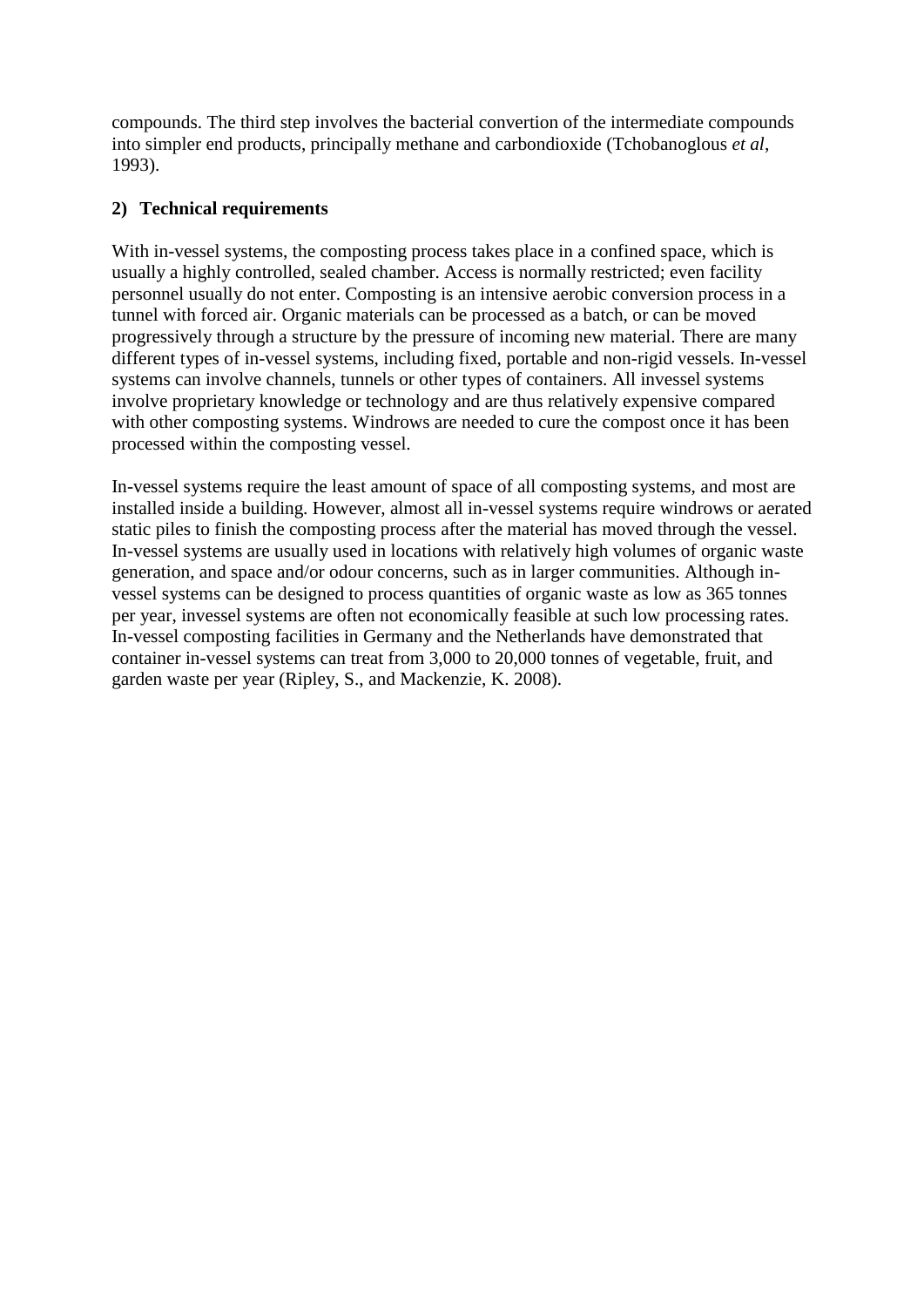### *Figure 1 In-Vessel Composting units: (a) unmixed verticalplug flow reactor, (b) unmixed horizontal plug flow reactor, (c) mixed (dynamic) vertical reactor, (d) mixed (dynamic) horizontal reactor.*



*(Source: Tchobanoglous et al, 1993)*

In-vessel systems produce compost in the shortest amount of time. For some systems, organic materials remain in the vessel for one to two weeks, and then must be cured for at least a month in optimal conditions.

In-vessel composting systems provide the highest amount of process control and involve the most intensive use of equipment and technology. As a result, these systems also tend to be the most expensive centralized composting method. For example, tunnel systems use compartments made of concrete or another material that can be closed with an insulated door. Each compartment has ventilation equipment, recirculation ducts and a mechanism to heat or cool the recirculated air.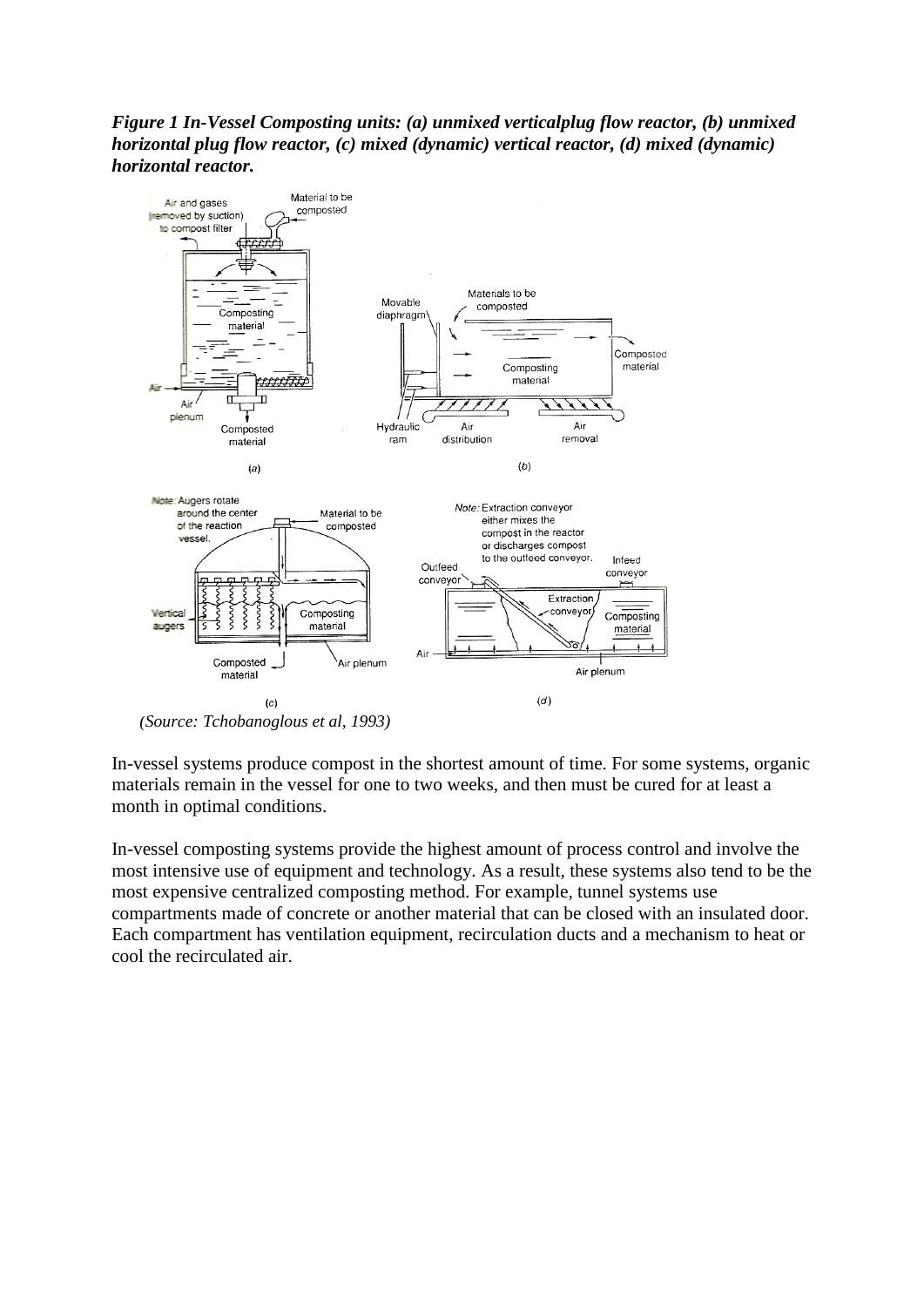#### *Table 1 Advantages and disadvantages of in-vessel composting*

| <b>Advantages</b>                                                                                                                                                                                                                                  | <b>Disadvantages</b>                                                                                                 |  |  |
|----------------------------------------------------------------------------------------------------------------------------------------------------------------------------------------------------------------------------------------------------|----------------------------------------------------------------------------------------------------------------------|--|--|
| Require the least amount of land<br>٠<br>Most rapid production of compost –<br>٠<br>highest control of composting parameters.<br>Odours can be controlled reasonably well<br>۰<br>inside a building in most cases.<br>Control release of leachate. | Most capital intensive.<br>Requires extensive training of personnel.<br>Higher maintenance and operational<br>costs. |  |  |

*(Source: Ripley, S., and Mackenzie, K. 2008)*

#### **3) Status of the technology and its future market potential**

In vessel composting generally widely applied in various states in the USA and Canada. Vessel is used typically shaped tunnel or drum. As has been mentioned in-vessel composting systems reserve the bioreactor for the active stage of the composting process and rely upon windrow systems for the curing and maturation phase of the organic matter. The rationale of these systems is to maintain conditions at optimum levels during the active stage of the process and thus accelerating the microbial activity rate and consequently shortening the active phase.

The economic gain of in-vessel systems in comparison to windrow composting is the reduction of residence time and the increase of its processing capacity as well as the better quality of the end product, since the conditions during the process are usually optimized and controlled at all times. However, the economics of some mechanized systems are more unfavorable than those of windrow systems.

#### **4) Contribution of the technology to protection of the environment**

In-vessel composting (IVC) just means that the composting process takes place within an enclosed environment. This allows for the temperature levels to be strictly monitored and controlled. Like any composting process the material relies on natural bacteria to rot the material down. With in-vessel composting the process is much hotter - up to 70 degrees which kills off pathohenic bacteria and weeds.

Environmental Advantages of In-Vessel Composting are;

- Reduces volume of organic waste going to landfills.
- Reduces odor and vermin attraction
- Compost is slow- release and will not leach out.
- Compost conser ves water
- Reduces greenhouse emissions (production of landfill methane also produces  $CO<sub>2</sub>$ which is more harmful than methane)
- Compost has valuable nutritional value and has a ready market.
- Provides additional recycling credits.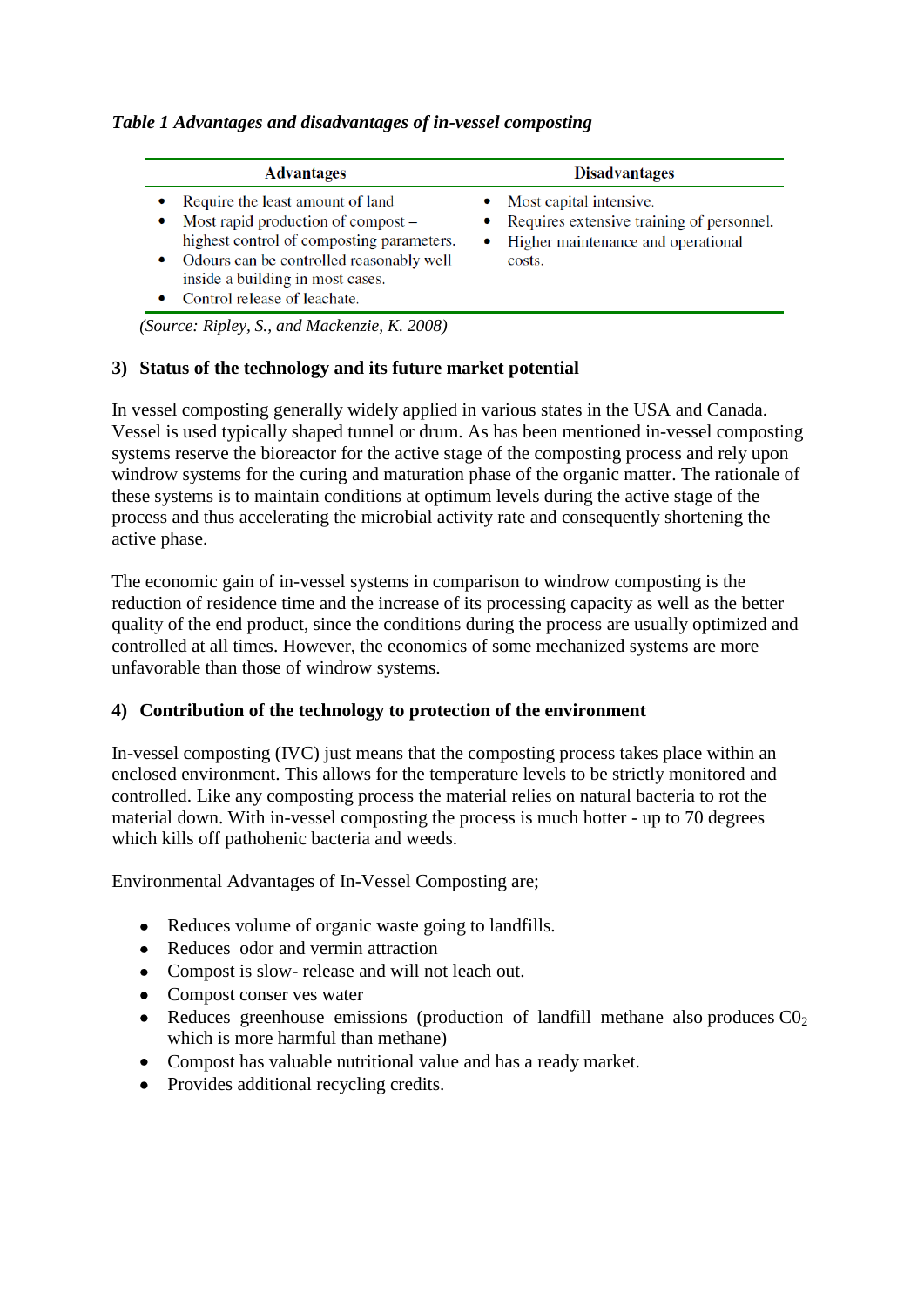# **5) Climate**

Most of the greenhouse effect attributable to waste management can be ascribed to methane, which is produced by the anaerobic digestion of biodegradable waste in landfills. Approximately one-third of all anthropogenic  $CH_4$  emissions within the EU derive from that source. By contrast, only 1 % of the N<sub>2</sub>O emissions and less than 0.5 % of the  $CO<sub>2</sub>$  emissions can be traced to landfilled waste. Hence, reducing  $CH_4$  emissions from landfills holds the greatest potential for reducing greenhouse gas emissions in the waste-management context. In-Vessel Composting can reduce the organic waste going to landfill, so that landfill gas production can be reduced.

The net greenhouse gas flux from In-Vessel Composting (Smith *et al*, 2001):

- The net greenhouse gas flux about -10 kg CO2 eq/tonne of MSW
- The net greenhouse gas flux about -461 kg CO2 eq/tonne of MSW (compost, recycling, landfill residue) include sequestration

#### **6) Financial requirements and costs**

There are a wide range of costs dependent upon the complexity of the technology and the degree of mechanisation and automation employed. The table below shows indicative capital and O&M for In-Vessel Composting facilities. These costs provided are predominantly based on US examples. Costs in the Indonesia will involve differing site specific issues such as permitting, labour, emission controls and other requirements.